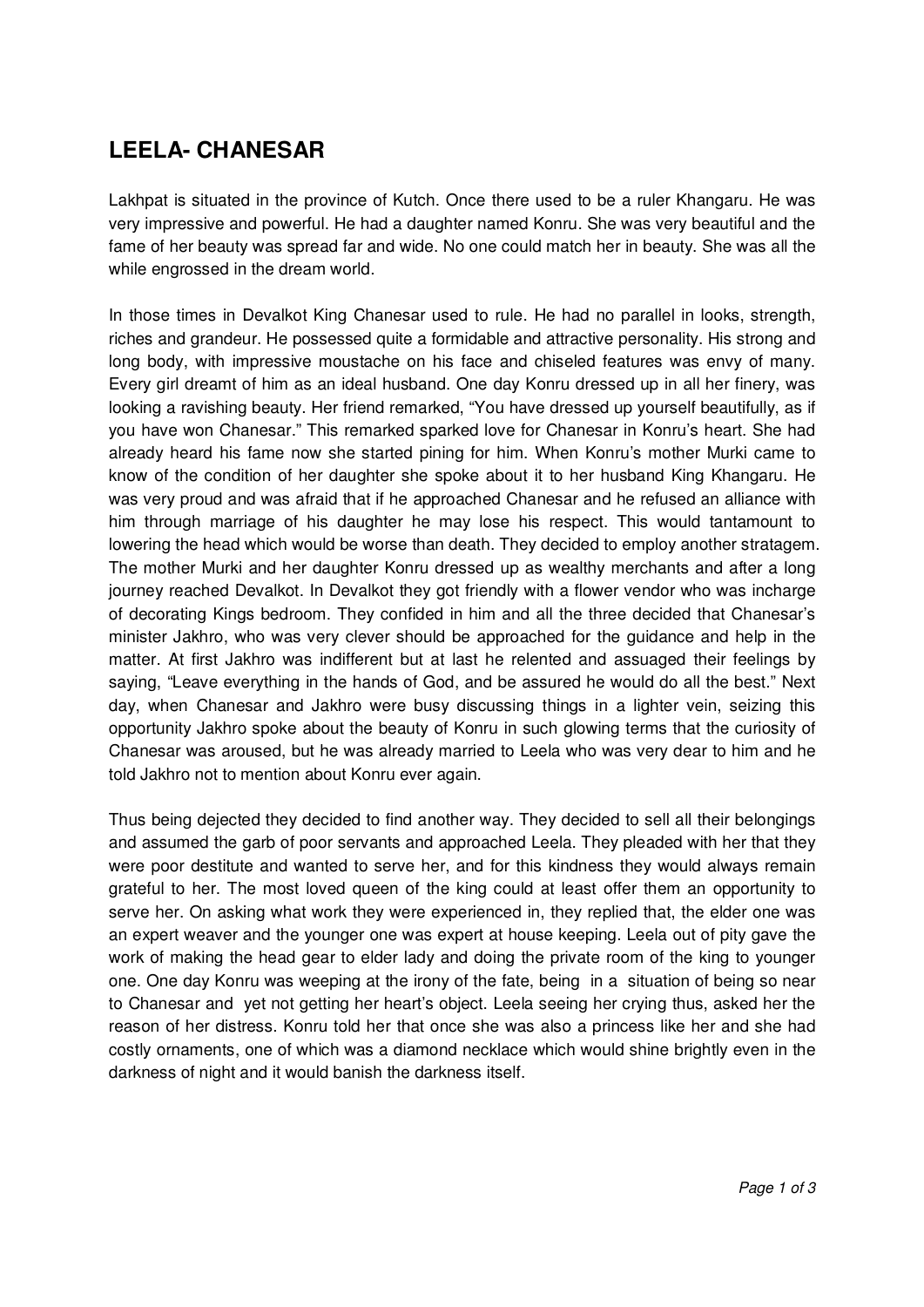Leela did not believe her and wanted to see the proof of her boast. On being thus challenged Konru immediately brought out her costly necklace worth nine lakhs. Lo and behold! The whole palace started dazzling with its brilliance. Leela was so attracted to that necklace that she wanted to posses it herself at any cost. She told Leela that she was not interested to sell this for any material gain, this priceless necklace could be her only if she allowed her to spend one night with the king. Leela could not resist the temptation of the ornament and agreed to that condition and got hold of that beautiful necklace.

That night Chanesar returned to his chamber in a condition of being dead drunk. Leela told him, "This poor servant will serve you and meet all your needs- she will care for you with all her heart." Chanesar frowned at it but as he was drunk Leela managed to bring them together and vanished. In the meanwhile Konru's mother had made all the arrangements; a priest was kept ready, he immediately got Chanesar and Konru married. Chanesar did not know anything about the going on as he was already drunk and after the ceremony he went and fell on his bed. Konru also slept with him on the same bed. Chanesar was completely unconcerned about whom he slept with.

In the morning when he got up seeing Konru on his side Chanesar was quite puzzled. He silently wanted to leave the room. At this moment, mother of Konru entered and told him, "Where are you leaving your wedded wife? Leela has bartered one night of yours for a mere necklace!" Hearing the whole incident he was angry at the avarice of Leela and sensing the true love of Konru for him he accepted her and even he was besotted by her beauty. Leela was exiled from the favorite chamber of the palace and that place was occupied by Konru.

All this turn of events made Leela feel guilty and she started to curse herself for being attracted to the glittering ornament and having exchanged the same for the love of Chanesar. It is said that after all one has to pay for own action. There is no cure of the same with any healer and one has to bear the pain. Thus Leela deeply repented for her action.

I can not say anything, but withering within, Being attracted on an ornament, burn within, I lost king myself; wish I meet him again, I must meet beloved, else shall die of separation, I keep on suffering, may my body go to beloved. (Shah Latif)

Having lost her beloved husband Leela went back to her parent's house. She cherished only one hope and desire that one day her beloved king would forgive her folly and call her back. Leela repented for her foolish action and her pride was shattered, she gave up all her ornaments and all her efforts to beautify herself. Those of her friends who used to envy her and praise her beauty now started to taunt her instead.

Attracted by ornament, foolish! Your deed, You put a wedge between self and Chanesar Jaam, The page has turned, and you are now abandoned. (Shah Latif)